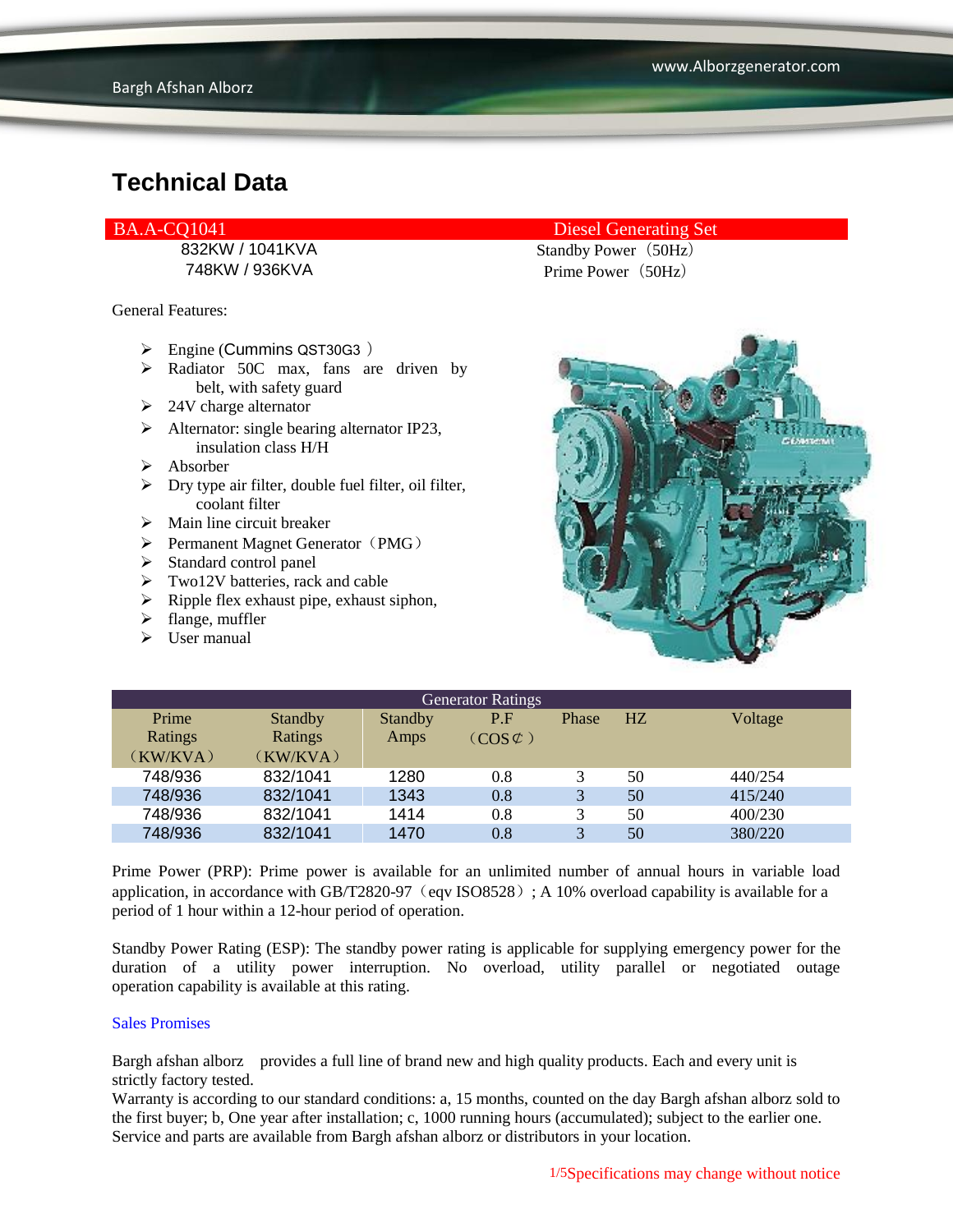| <b>BA.A-CQ1041</b>                    | <b>Diesel Generating Set</b>                 |  |  |
|---------------------------------------|----------------------------------------------|--|--|
|                                       | <b>ENGINE DATA</b>                           |  |  |
| Manufacturer / Model:                 | Cummins QST30G3, Cast iron, 50°V 12 cylinder |  |  |
| Air Intake System:                    | <b>Jacket Water After Cooled</b>             |  |  |
| Fuel System:                          | Electronic                                   |  |  |
| <b>Cylinder Arrangement:</b>          | 24 V type                                    |  |  |
| Displacement:                         | 30.5L                                        |  |  |
| Bore and Stroke:                      | $140*165$ (mm)                               |  |  |
| Compression Ratio:                    | 16,0:1                                       |  |  |
| Rated RPM:                            | 1800rpm                                      |  |  |
| Max. Standby Power at Rated RPM:      | 832KW/1200HP                                 |  |  |
| Governor Type:                        | RSV Mechanical(Std) / Electronic (Optional)  |  |  |
|                                       | <b>Exhaust System</b>                        |  |  |
| <b>Exhaust Gas Flow:</b>              | 183m <sub>3</sub> /min                       |  |  |
| <b>Exhaust Temperature:</b>           | $514^{\circ}$ C                              |  |  |
| <b>Max Back Pressure:</b>             | 10kPa                                        |  |  |
| Air Intake System                     |                                              |  |  |
|                                       |                                              |  |  |
| Max Intake Restriction:               |                                              |  |  |
| Consumption:                          |                                              |  |  |
| Air Flow:                             | 68m <sub>3</sub> /min                        |  |  |
|                                       | <b>Fuel System</b>                           |  |  |
| 100% (Prime Power) Load:              | 184 L/h                                      |  |  |
| 75% (Prime Power) Load:               | 139<br>L/h                                   |  |  |
| 50% (Prime Power) Load::              | L/h<br>94                                    |  |  |
|                                       | Oil System                                   |  |  |
| Total Oil Capacity:                   | 40L                                          |  |  |
| Oil Consumption:                      | ≤4g/kwh                                      |  |  |
| <b>Engine Oil Tank Capacity:</b>      |                                              |  |  |
| Oil Pressure at Rated RPM:            | $$ kPa                                       |  |  |
|                                       | <b>Cooling System</b>                        |  |  |
| <b>Total Coolant Capacity:</b>        | 114L                                         |  |  |
| Thermostat:<br>Max Water Temperature: | 82-95°C<br>104°C                             |  |  |

- Four Stroke Cycle, Turbocharged, Low Temperature
- Aftercooled  $(2 \text{ pump} / 2 \text{ loop}) \text{V-12}$  Cylinder Diesel Engine.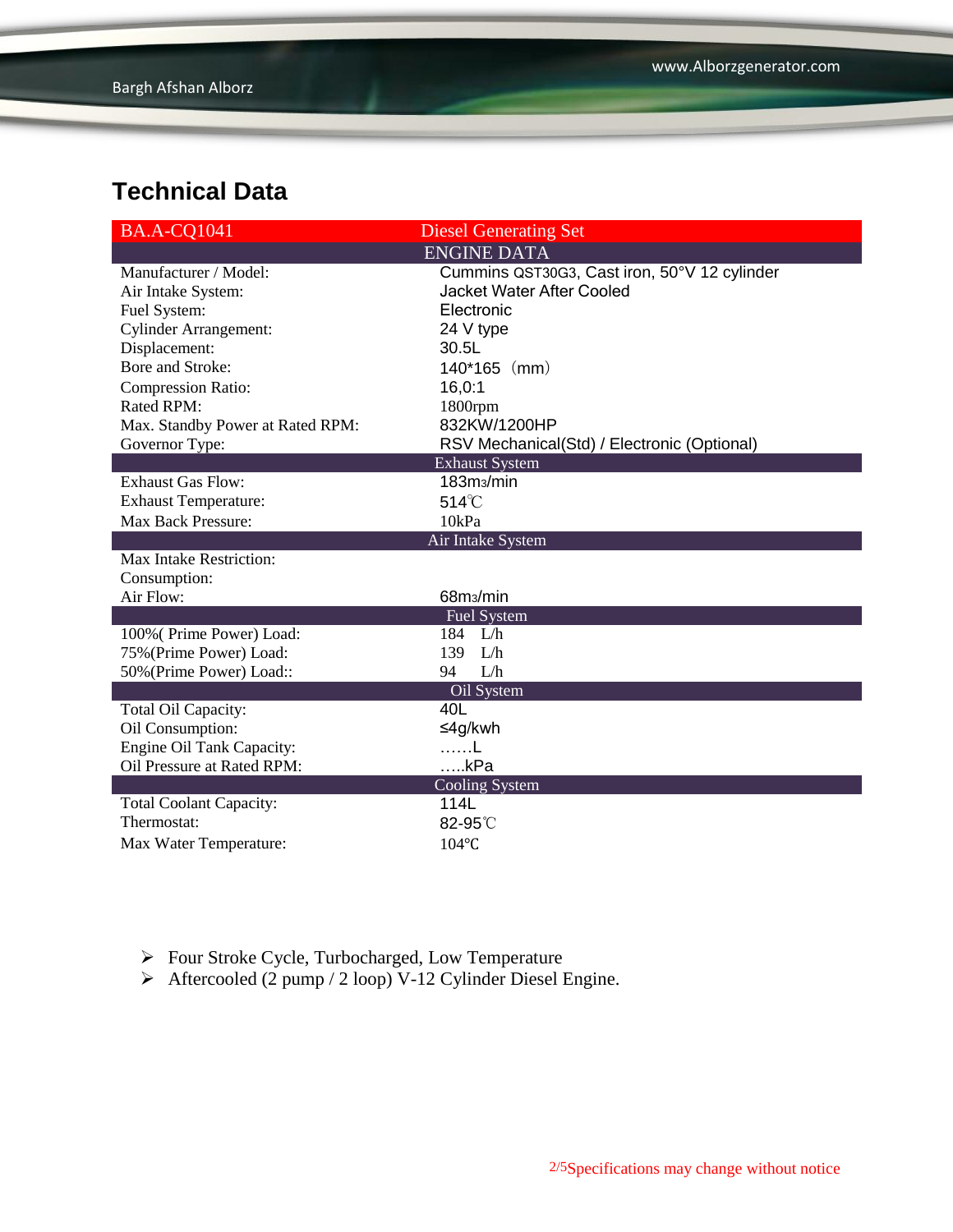| <b>BA.A-CO1041</b>                                                                         | <b>Diesel Generating Set</b>             |  |  |  |  |
|--------------------------------------------------------------------------------------------|------------------------------------------|--|--|--|--|
| <b>ALTERNATOR SPECIFICATION</b>                                                            |                                          |  |  |  |  |
|                                                                                            | <b>GENERAL DATA</b>                      |  |  |  |  |
| Compliance with GB755, BS5000, VDE0530, NEMAMG1-22, IED34-1, CSA22.2 and AS1359 standards. |                                          |  |  |  |  |
| <b>Alternator Data</b>                                                                     |                                          |  |  |  |  |
| Number of Phase:                                                                           | 3                                        |  |  |  |  |
| Connecting Type:                                                                           | 3 Phase and 4 Wires, "Y" type connecting |  |  |  |  |
| Number of Bearing:                                                                         | 1                                        |  |  |  |  |
| <b>Power Factor:</b>                                                                       | 0.8                                      |  |  |  |  |
| Protection Grade:                                                                          | IP23                                     |  |  |  |  |
| Altitude:                                                                                  | $\leq$ 1000m                             |  |  |  |  |
| <b>Exciter Type:</b>                                                                       | Brushless, self-exciting                 |  |  |  |  |
| Insulation Class, Temperature Rise:                                                        | H/H                                      |  |  |  |  |
| Telephone Influence Factor (TIF):                                                          | $50$                                     |  |  |  |  |
| THF:                                                                                       | $<$ 2%                                   |  |  |  |  |
| <b>Voltage Regulation, Steady State:</b>                                                   | $\leq \pm 1\%$                           |  |  |  |  |
| <b>Alternator Capacity:</b>                                                                | 1041KVA                                  |  |  |  |  |
| <b>Alternator Efficiencies:</b>                                                            |                                          |  |  |  |  |
| Air Cooling Flow:                                                                          |                                          |  |  |  |  |
| <b>GENERATING SET DATA</b>                                                                 |                                          |  |  |  |  |
| <b>Voltage Regulation:</b>                                                                 | $\geq \pm 5\%$                           |  |  |  |  |
| Voltage Regulation, Stead State:                                                           | $\leq \pm 1\%$                           |  |  |  |  |
| Sudden Voltage Warp (100% Sudden Reduce):                                                  | $\leq +25\%$                             |  |  |  |  |
| Sudden Voltage Warp (Sudden Increase):                                                     | $\leq 20\%$                              |  |  |  |  |
| Voltage Stable Time (100% Sudden Reduce):                                                  | $\leq 6S$                                |  |  |  |  |
| Voltage Stable Time (Sudden Increase)                                                      | $\leq 6S$                                |  |  |  |  |
| Frequency Regulation, Stead State:                                                         | $\leq 5\%$                               |  |  |  |  |
| Frequency Waving:                                                                          | ≤0.5%                                    |  |  |  |  |
| Sudden Frequency Warp (100% Sudden Reduce):                                                | $\leq +12\%$                             |  |  |  |  |
| Sudden Frequency Warp (Sudden Increase):                                                   | $\leq$ -10%                              |  |  |  |  |
| Frequency Recovery Time (100% Sudden Reduce):                                              | $\leq$ 5S                                |  |  |  |  |
| Frequency Recovery Time (Sudden Increase):                                                 | $\leq$ 5S                                |  |  |  |  |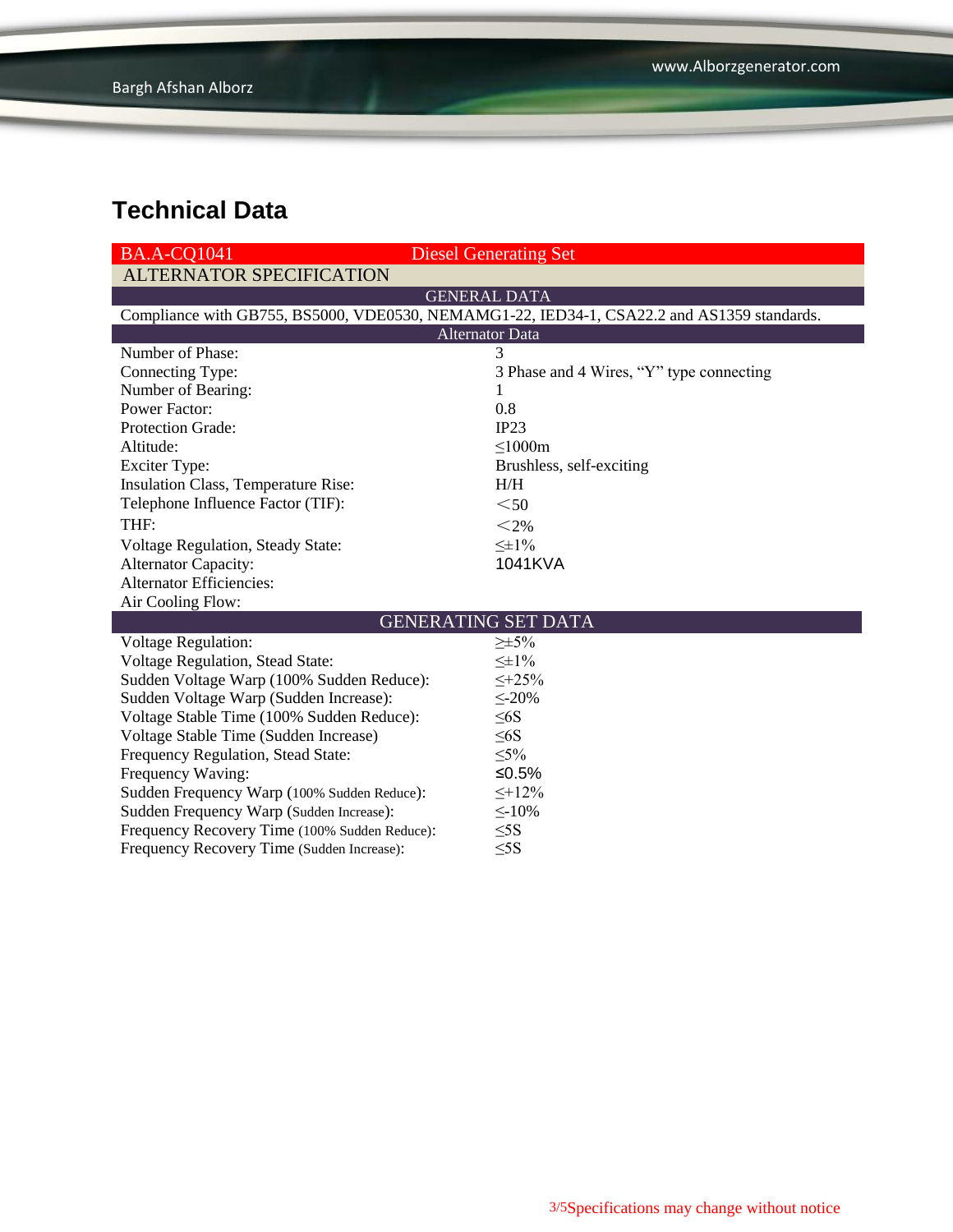| <b>BA.A-CQ1041</b>              | Diesel Generating Set      |                                  |
|---------------------------------|----------------------------|----------------------------------|
| Options                         |                            |                                  |
| Engine                          | <b>Fuel System</b>         | <b>Control System</b>            |
| Heater 2KW & 4KW                | Daily Fuel Tank            | Auto Control Panel               |
| Battery Charger 3.5A & 7A       | <b>Base Fuel Tank</b>      | <b>Remote Control Panel</b>      |
|                                 | Water Separator            | Auto Transfer Switch (ATS)       |
|                                 | <b>Fuel Level Sensor</b>   | <b>Paralleling System</b>        |
|                                 |                            |                                  |
| <b>Anti-Condensation Heater</b> | Rainproof Type             | <b>Engine Parts Drawing List</b> |
| Drop CT (For Paralleling)       | Soundproof Type            | <b>Spare Parts</b>               |
|                                 | <b>Container Type</b>      |                                  |
| Dimension & Weight              |                            |                                  |
| <b>Standard Configuration</b>   | With Base Fuel Tank        | Soundproof Type                  |
| (Open Type)                     |                            |                                  |
| Overall Size: 4250 (mm)         | Overall Size: 4300<br>(mm) | Overall Size: 6500<br>(mm)       |
| *1710 $(mm)$ *2200 $(mm)$       | $*1830$ (mm) $*2050$ (mm)  | $*2260$ (mm) $*2350$ (mm)        |
| Weight: 6530kg                  | Weight: 6800kg             | Weight: 9430kg                   |